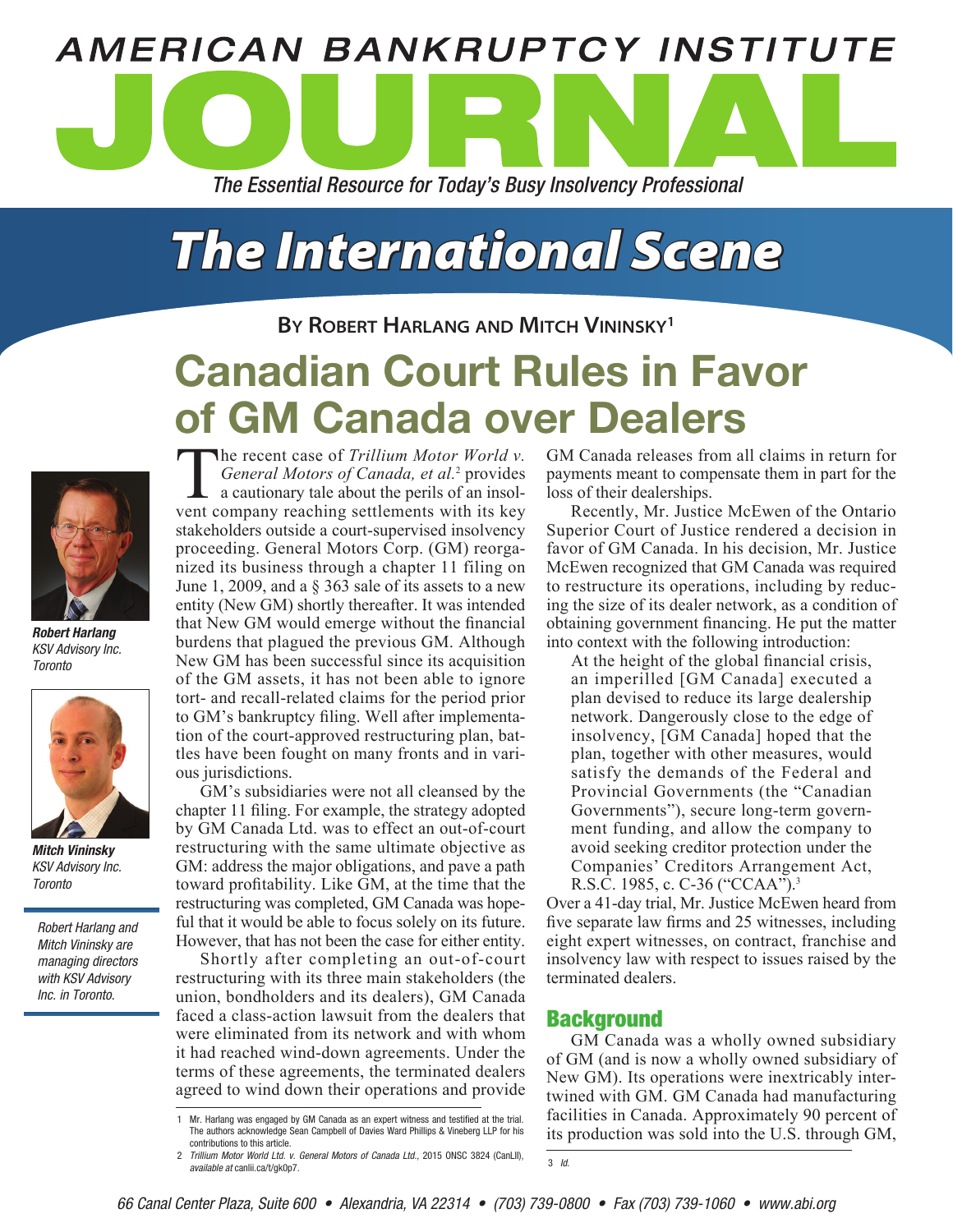and approximately 90 percent of GM vehicles sold in Canada were procured from GM.

Similar to GM, in 2009, GM Canada's survival was dependent on government funding. Permanent government funding was conditioned on, among other things, GM and GM Canada developing a restructuring plan that would ensure the future viability of GM's business. The restructuring plans developed by GM and GM Canada evolved during the first half of 2009. In late April 2009, the restructuring plans for both GM and GM Canada was acceptable to the U.S. and Canadian governments and included (1) lowering labor costs, (2) compromising the claims of bondholders and (3) reducing the numbers of dealers in its dealer network.

Unlike GM, which effected its restructuring through a chapter 11 filing (and a § 363 sale) with the support of the U.S. government, GM Canada reached agreements with its key stakeholders, including its dealers, outside of a formal insolvency proceeding. GM Canada had until June 1, 2009 (the date of GM's chapter 11 filing), to finalize settlements with its labor force, bondholders and terminated dealers. Although GM Canada made extensive preparations for an insolvency filing in the period leading up to June 1, 2009, its preference and the preference of the federal and provincial governments was to effect the restructuring through negotiated, out-of-court agreements in order to avoid the risks and costs associated with an insolvency filing.

GM Canada determined that it would terminate 240 dealership agreements (approximately 34 percent) as part of its restructuring plan. As compensation for the termination of the dealerships and to prevent a disorderly liquidation of the terminated dealers' new vehicle inventory, GM Canada entered into a wind-down agreement (WDA) with each terminated dealer. The WDA's essential elements included that each terminated dealer would (1) cease being a GM Canada dealership by Dec. 31, 2009, (2) wind down its business in an orderly fashion, (3) receive compensation for the orderly wind down of its business, and (4) provide a broad release with respect to any claim that it might have against GM Canada. Given the pace of the restructuring, the dealers had six days to consider the WDAs.

Out of the 240 dealerships that GM Canada sought to terminate, 202 accepted the terms pursuant to the WDA and shared approximately \$125 million in wind-down payments. In the event that it had not reached an agreement with the terminated dealers, GM Canada advised that it would have commenced an insolvency proceeding and attempted to strand the claims of the terminated dealers for the loss of their dealerships in the old GM Canada entity. By the early morning of June 1, 2009, GM Canada had finalized settlements with its labor force, the bondholders and a sufficient number of terminated dealers to avert a formal insolvency proceeding.

#### Class-Action Lawsuit Against GM Canada

Despite having signed the WDAs, which included the release, the terminated dealers launched a class-action lawsuit against GM Canada to set aside the WDAs, including the release, and for damages of \$575 million. In addition to their claim against GM Canada, the terminated dealers also sued a law firm, alleging that it, among other things, acted negligently. This article deals only with the GM Canada portion of the lawsuit. The basis for the lawsuit included the following:

1. The terminated dealers were not bound by the WDA, including the release, because GM Canada breached its obligations under franchise legislation;

2. If the terminated dealers were properly advised by the defendant law firm, they could have acted collectively to negotiate higher wind-down payments that GM Canada could have agreed to pay to avoid a bankruptcy filing; and 3. The terminated dealers were not given sufficient time to decide whether to accept the WDA.

The lawsuit hinged to a great extent on franchise legislation and whether, under the legislation, GM Canada breached its duties of fair dealing and good faith toward the terminated dealers. A key element to understanding the content of those duties was the financial circumstances that GM and GM Canada found themselves in during 2009 and the global financial crisis of 2008 and 2009. Among the facts that were established at the trial were the following:

1. GM Canada was insolvent;

2. GM Canada's future was dependent on the financing provided by the Canadian governments;

3. In order to obtain additional financing from the Canadian governments, GM Canada had to reduce its dealership network to a size commensurate with its market share, as well as obtain labor concessions and compromise the amount due to its bondholders; and

4. In the event that GM Canada restructured under a filing (in a manner similar to GM's chapter 11 filing and  $\S 363$ sale), the terminated dealers would have received little or no recovery on their claims and would have had no recourse against the new GM Canada entity that would have emerged from an insolvency proceeding.

#### **Decision**

Following the trial, Mr. Justice McEwen determined that GM Canada did not breach its obligations under the relevant franchise legislation. Therefore, the WDAs, including the releases, were valid and enforceable. In arriving at his decision, Mr. Justice McEwen found, among other things, that

(1) The six (6) day period afforded the Non-Retained Dealers to decide whether to accept the WDA was "reasonable, given the commercial reality of the circumstances" and that not extending the deadline by a few days did not constitute a breach of GM Canada's obligation of fair dealing;

(2) Though it may not have been ideal, "given the exceptional beggars-of-government-cannot-be-choosers circumstances facing GM Canada and the dealers, the opportunity they had to make a decision was fair enough" with respect to the plaintiff's assertion that the dealers were denied a fair opportunity to protect their interests;

(3) Despite the preference of GM Canada and the Canadian government to complete an informal restructuring, a CCAA filing was a real possibility throughout April and May 2009; and